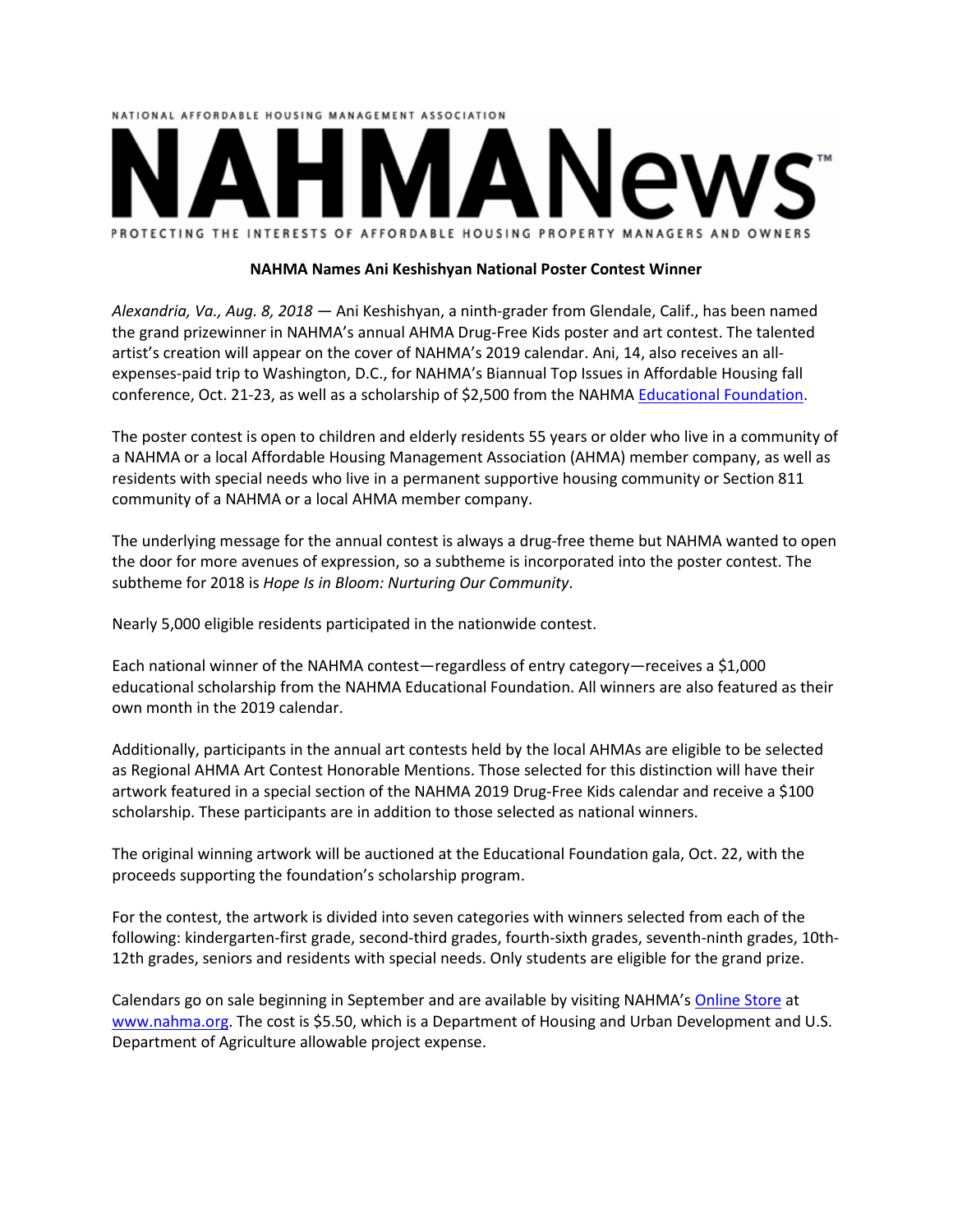The following lists this year's national program winners, with their ages at time of submission, grade completed in June 2018/contest category, community where they live, management company and name of the AHMA that submitted their artwork:

## **GRAND PRIZEWINNER**

• Ani Keshishyan, 14; ninth grade; The Gardens on Garfield, Glendale, Calif.; Thomas Safran & Associates; AHMA-PSW

## **NATIONAL WINNERS**

- Ruth Behan, 44; senior; HDC Foundation, New Port Richey, Fla.; The Columbia Property Group; SAHMA
- Freya Camp, 7; second grade; The Arroyo at Baker Ranch, Lake Forest, Calif.; Solari Enterprises; AHMA-PSW
- Vladik Camp, 9; fourth grade; The Arroyo at Baker Ranch, Lake Forest, Calif.; Solari Enterprises; AHMA-PSW
- Aubrey Frimpong, 8; third grade; Stratton Hill Park, Worcester, Mass.; Beacon Communities; NEAHMA
- Anthony Keshishyan, 12; seventh grade; The Gardens on Garfield, Glendale, Calif.; Thomas Safran & Associates; AHMA-PSW
- Marc Lambert, 65; senior; Hillcrest Elderly Apartments, Cincinnati, Ohio; Benchmark Management Corporation; MAHMA
- Jessica Lauzon, 14; ninth grade; Bay Village Apartments, Fall River, Mass.; First Realty Management; NEAHMA
- Winnie Mei, 18; 12th grade; Charlesview Residences, Brighton, Mass.; Peabody Properties Inc.; NEAHMA
- Jean Mistretta, 75; senior; The Linwood Mill, Whitinsville, Mass.; Peabody Properties Inc.; NEAHMA
- Arian Saeidi, 7; first grade; The Arroyo at Baker Ranch, Lake Forest, Calif.; Solari Enterprises; AHMA-PSW
- Arya Saeidi, 12; fifth grade; The Arroyo at Baker Ranch, Lake Forest, Calif.; Solari Enterprises; AHMA-PSW
- Maura Sawyer, 67; senior; Framingham Green Apartments, Framingham, Mass.; Peabody Properties Inc.; NEAHMA
- Scarlet Sykes, 16; 10th grade; Paradise Shadows Apartments; Biltmore Properties; AHMA-PSW

# **HONORABLE MENTIONS**

- Mia Cortez, 11; sixth grade; West End Baptist Manor, San Antonio, Texas; McDougal Properties; SWAHMA
- Nyah Degravier, 8; third grade; Houston House Apartments, Victoria, Texas; Prospera Housing Community Services; SWAHMA
- Jada Garrett, 9; third grade; Winteringham Village, Toms River, N.J.; The Michaels Organization; JAHMA
- Nahzirah Oliver, 8; second grade; Beckett Gardens, Philadelphia, Pa.; Community Reality Management; PennDel AHMA
- TyJanique Randolph, 10; fourth grade; Country Place Apartments, Henrico, Va.; Amurcon Realty Company; Mid-Atlantic AHMA